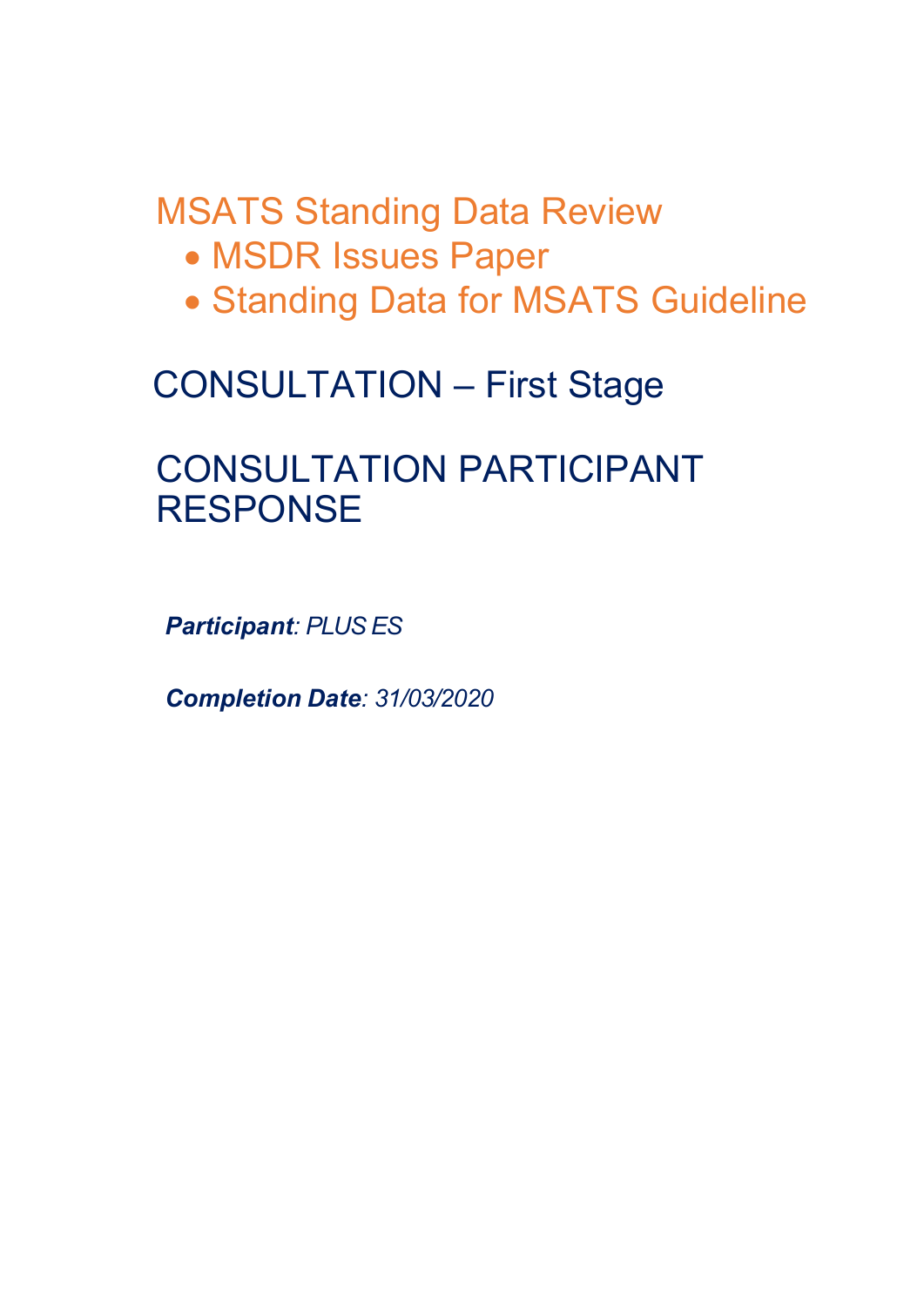## Table of Contents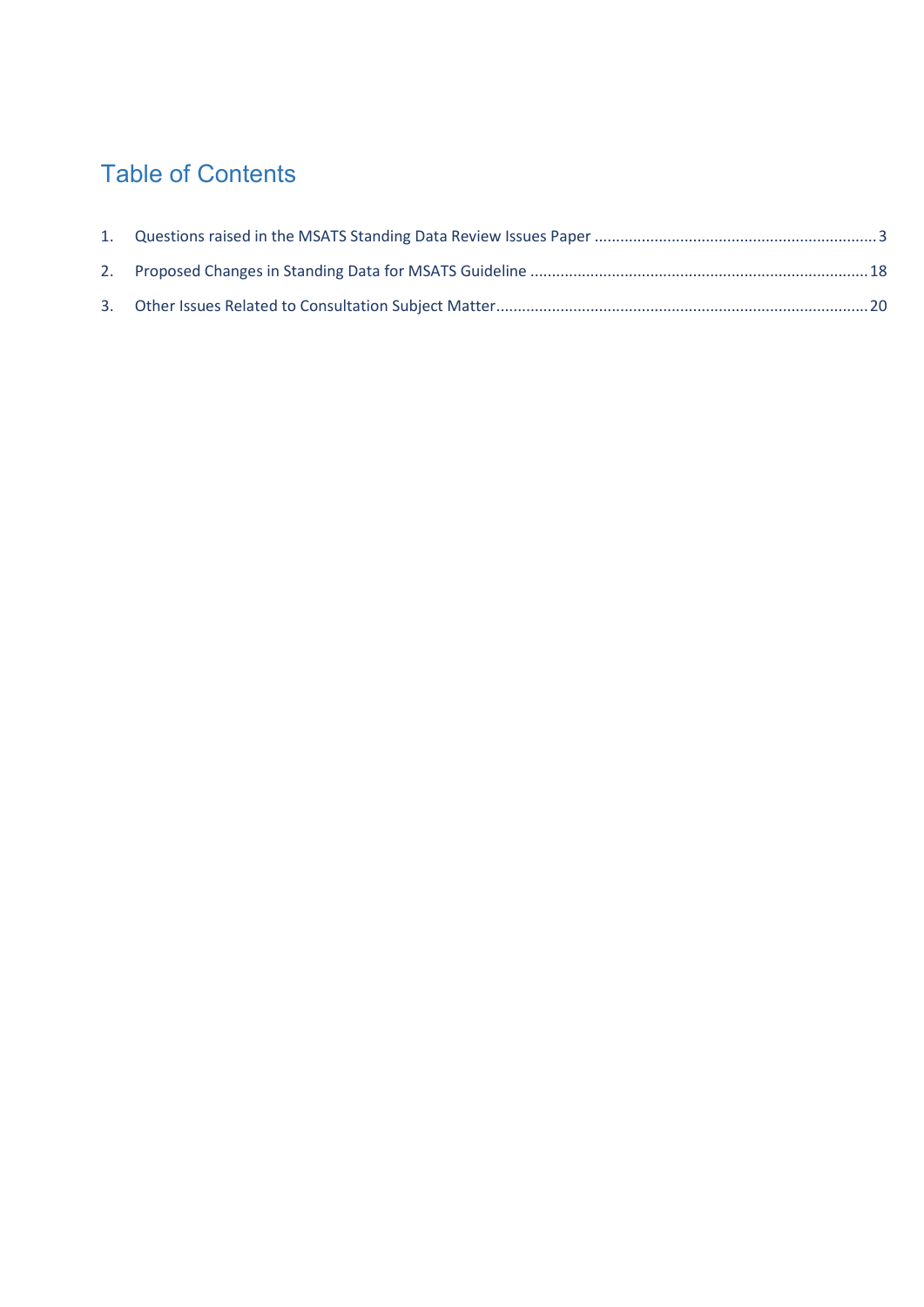## **1. Questions raised in the MSATS Standing Data Review Issues Paper**

<span id="page-2-0"></span>

| <b>Information</b><br><b>Category</b>                  | <b>Question</b><br>No. | <b>Question</b>                                                                                           | <b>Participant Comments</b>                                                                                                                                                                                                                                                                                                                                                                                                                                                                                                                                                                                                                                                                                                                                                                                                                       |
|--------------------------------------------------------|------------------------|-----------------------------------------------------------------------------------------------------------|---------------------------------------------------------------------------------------------------------------------------------------------------------------------------------------------------------------------------------------------------------------------------------------------------------------------------------------------------------------------------------------------------------------------------------------------------------------------------------------------------------------------------------------------------------------------------------------------------------------------------------------------------------------------------------------------------------------------------------------------------------------------------------------------------------------------------------------------------|
| <b>General Metering</b><br>Installation<br>Information | $\mathbf{1}$ .         | Do you support the addition of the Meter Malfunction<br>Exemption Number field to MSATS? If not, why not? | PLUS ES supports the addition of the Meter Malfunction<br>Exemption Number field to MSATS but the support is<br>dependent on the solution/process being efficient.<br>It would provide visibility to all participants responsible for<br>that NMI, consequently removing the administrative resource<br>effort between participants enquiring on the status of the<br>malfunction rectification. i.e. simplify the current meter<br>malfunction exemption procedures with respect to notifying<br>affected participants.<br>To drive further efficiency and remove the 'middle man',<br>AEMO would be the best positioned party to upload the<br>information as they are the party which provide the<br>exemption.<br>The inclusion of this field would need to be coupled with the<br>development/updating of procedures i.e. administering this |
|                                                        |                        |                                                                                                           | field, updating exist procedures for redundant actions etc.                                                                                                                                                                                                                                                                                                                                                                                                                                                                                                                                                                                                                                                                                                                                                                                       |

#### 1.1 Metering Installation Information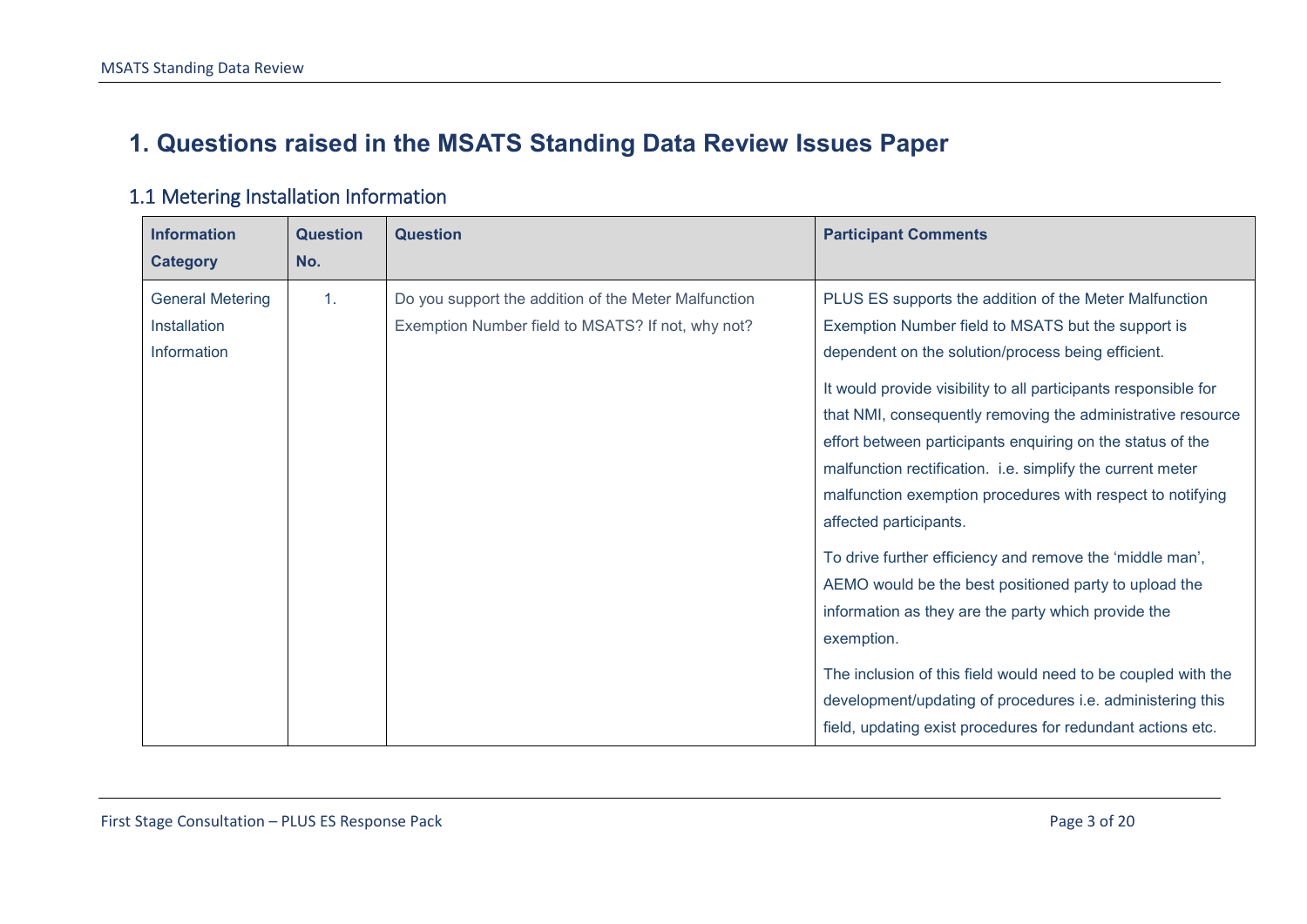| 2. | Do you support the addition of the Meter Malfunction<br>Exemption Expiry Date field to MSATS? If not, why not?                | PLUS ES supports the addition of the Meter Malfunction<br>Exemption Expiry Date field to MSATS but the support is<br>dependent on the solution/process being efficient.<br>It would provide visibility to all participants responsible for<br>that NMI, consequently removing the administrative resource<br>effort between participants enquiring on the status of the<br>malfunction rectification.<br>To drive further efficiency and remove the 'middle man',<br>AEMO would be the best positioned party to upload the<br>information as they are the party which provide the<br>exemption.<br>The inclusion of this field would need to be coupled with the |
|----|-------------------------------------------------------------------------------------------------------------------------------|------------------------------------------------------------------------------------------------------------------------------------------------------------------------------------------------------------------------------------------------------------------------------------------------------------------------------------------------------------------------------------------------------------------------------------------------------------------------------------------------------------------------------------------------------------------------------------------------------------------------------------------------------------------|
|    |                                                                                                                               | development/updating of procedures i.e. administering this<br>field, updating exist procedures for redundant actions etc.                                                                                                                                                                                                                                                                                                                                                                                                                                                                                                                                        |
| 3. | If you do not support the addition of the suggested fields, do<br>you support the addition of the Meter Family Failure field? | Whilst PLUS ES conditionally supports the suggested fields<br>we also support the requirement to identify a meter<br>categorised as Meter Family Failure.<br>If this field is not available and the exemption would no longer<br>be available due to a prolonged barrier i.e. customer consent<br>etc, it would be onerous to manage the rectification of a MFF,<br>especially in instances that participant role were to change.<br>i.e. an incoming FRMP, new MC, new MPB                                                                                                                                                                                      |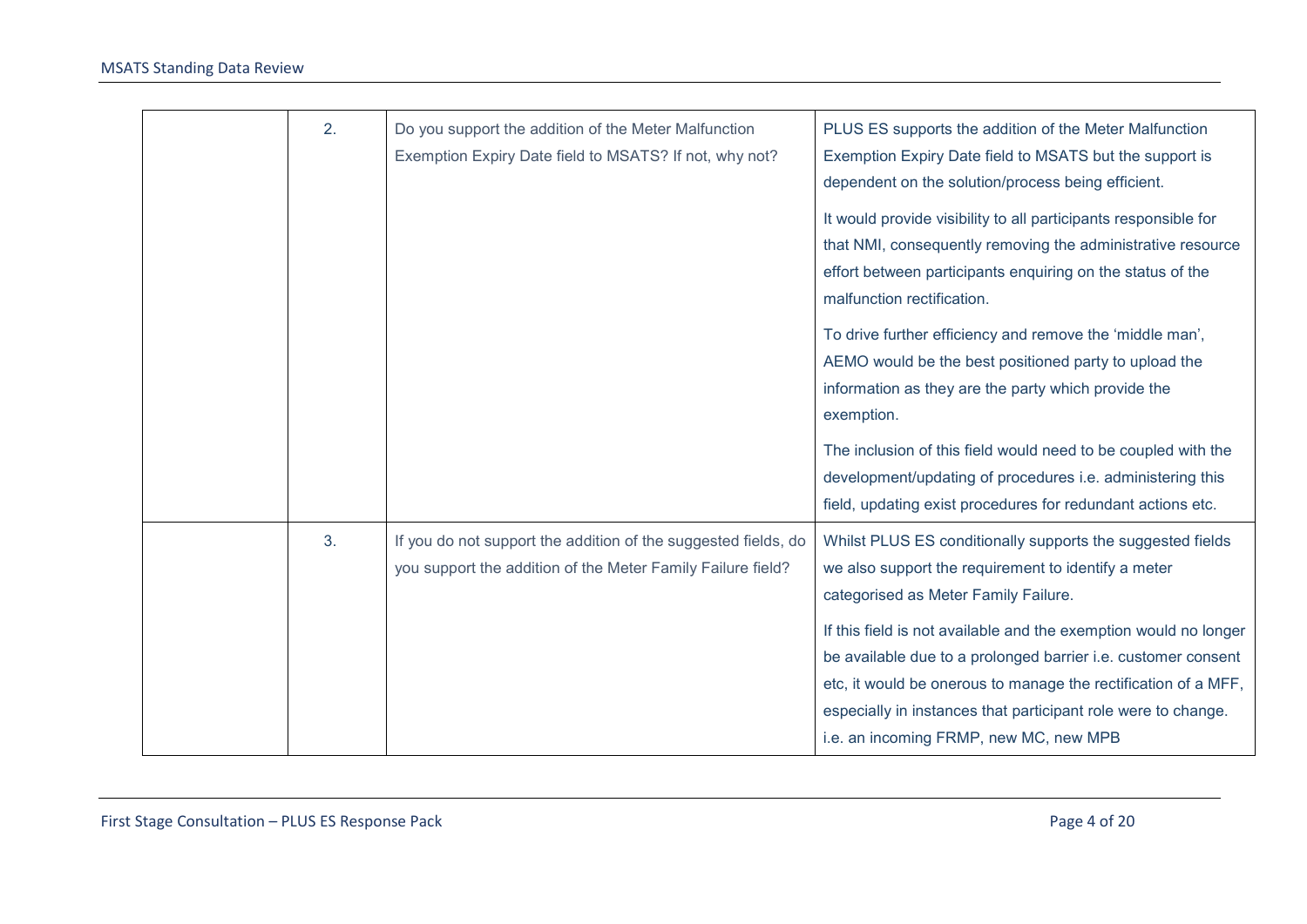| 4. | If you do not support the amendments proposed by AEMO,<br>which ones and why? | PLUS ES does not oppose the provisioning of this<br>information (Last Test Date and Meter Test Result Accuracy)<br>into MSATS, if the industry can see value, but question their<br>effectiveness.<br>PLUS ES also suggests separate fields for each value would<br>be preferable than the combined from an efficiency<br>perspective.<br>The provisioning of these 2 fields is simplified and doesn't<br>give the full picture of the circumstances, such as which<br>components pass and fail, by how much, for how long and<br>what adjustments to data might be required.<br>Furthermore, this information doesn't indicate that the meter<br>or metering installation is part of a sample testing scheme or<br>has been individually tested. Therefore, for other market<br>participants, this information would be misleading and |
|----|-------------------------------------------------------------------------------|-----------------------------------------------------------------------------------------------------------------------------------------------------------------------------------------------------------------------------------------------------------------------------------------------------------------------------------------------------------------------------------------------------------------------------------------------------------------------------------------------------------------------------------------------------------------------------------------------------------------------------------------------------------------------------------------------------------------------------------------------------------------------------------------------------------------------------------------|
| 5. | What enumerations can be made for the Meter Use codes                         | incomplete.<br>PLUS ES proposes the following enumeration:                                                                                                                                                                                                                                                                                                                                                                                                                                                                                                                                                                                                                                                                                                                                                                              |
|    | that would be useful for the market?                                          | Revenue<br><b>Check</b><br><b>Statistical</b><br>Information                                                                                                                                                                                                                                                                                                                                                                                                                                                                                                                                                                                                                                                                                                                                                                            |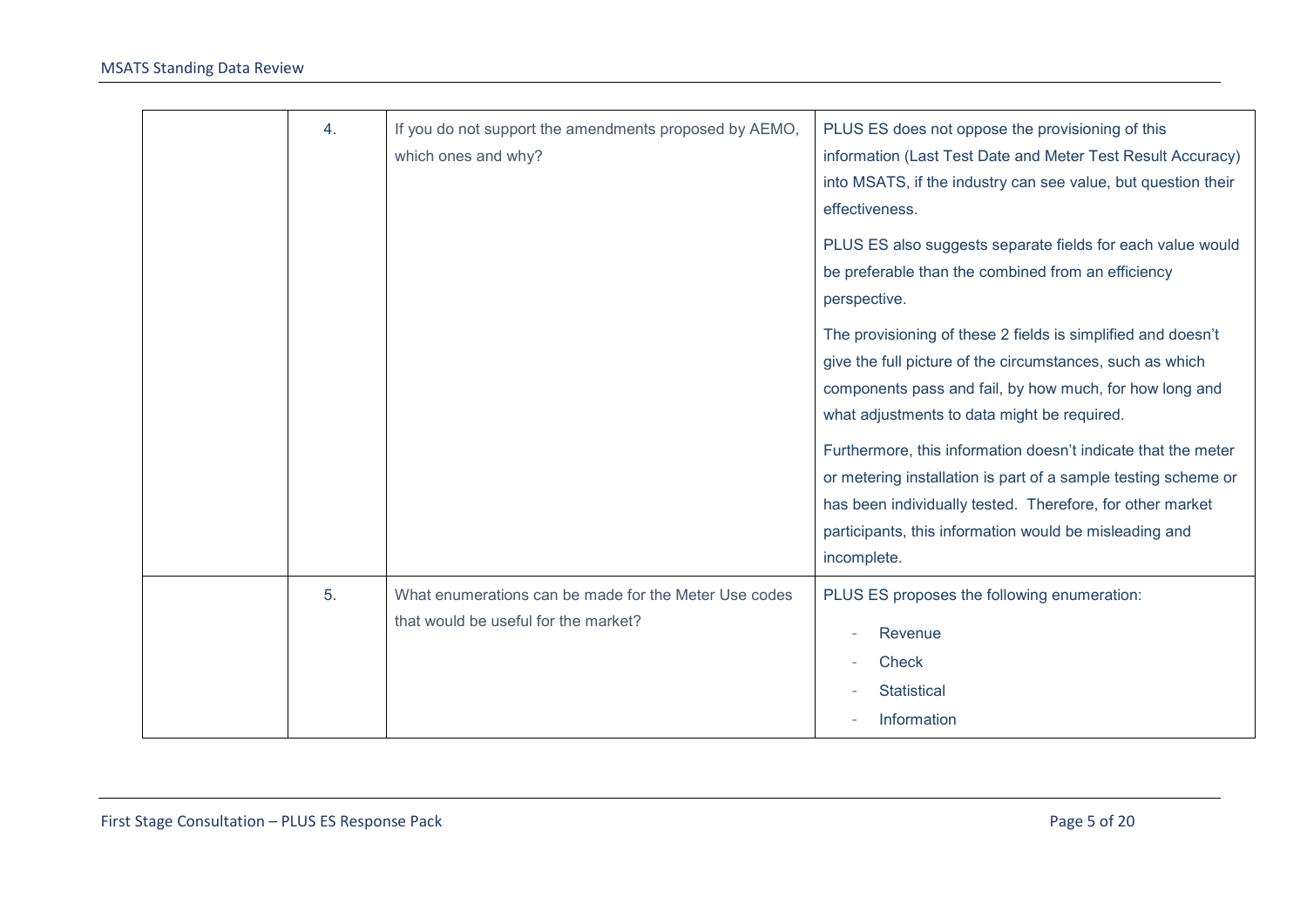| 6.             | There are several existing fields that AEMO proposes<br>removing from MSATS Standing Data. Do you see any<br>value in their retention for the market? If so, please outline<br>it.                                                                                                    | PLUS ES supports the removal of all fields as suggested by<br>AEMO. Some care needs to be taken to ensure values in<br>Meter Constant are reflected in the Register Multiplier field<br>before the Meter Constant field is removed.<br>For example, with some BASIC meters the Meter Constant<br>may be 40, but the register value maybe 1. Removing Meter<br>Constant in these instances will give incorrect consumption<br>values.                                        |
|----------------|---------------------------------------------------------------------------------------------------------------------------------------------------------------------------------------------------------------------------------------------------------------------------------------|-----------------------------------------------------------------------------------------------------------------------------------------------------------------------------------------------------------------------------------------------------------------------------------------------------------------------------------------------------------------------------------------------------------------------------------------------------------------------------|
| 7 <sub>1</sub> | Meter Constant may be a relevant field for older equipment<br>as it refers to intrinsic constraint of meter in Wh/pulse. Is<br>there value to this field for the market and if so is there<br>another field that the constant could be listed in?                                     | As above in Qn6.<br>Aspects such as the internal Wh/Pulse of the meter is just a<br>characteristic of the meter make/model, therefore it shouldn't<br>be in MSATS as a separate field.                                                                                                                                                                                                                                                                                      |
| 8.             | A majority of workshop attendees did not support the<br>inclusion of the aforementioned industry-proposed fields as<br>they would not provide value to the market as a whole. Are<br>any of them worth further consideration? If so, why and<br>what value do they add to the market? | PLUS ES support the requirement to identify metering<br>installations as Meter Family Failures (MFF). This<br>information should not be derived from the exemption field<br>alone.<br>If the exemption was no longer provided i.e. customer does<br>not consent to exchange a MFF meter etc, it would be<br>onerous to manage the replacement of the MFF meter,<br>especially in instances where participant role/s were<br>changed. i.e. an incoming FRMP, new MC, new MPB |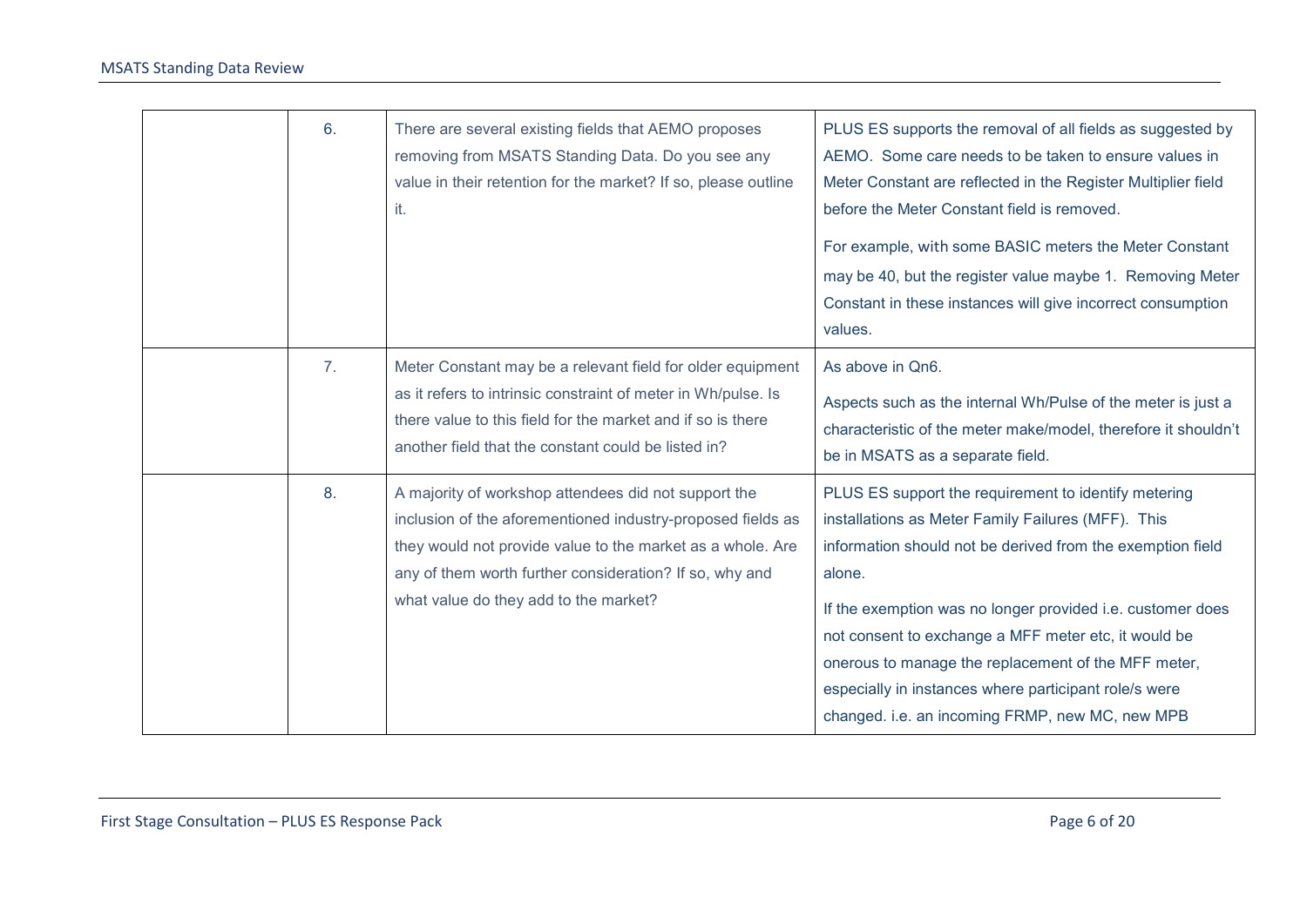| 9. | Do you have any other comments regarding the general | MRAM reason code was discussed but has been omitted              |
|----|------------------------------------------------------|------------------------------------------------------------------|
|    | Metering Installation Information fields?            | from the issue paper and the identified fields.                  |
|    |                                                      | PLUS ES believes the ability to preferably identify or derive in |
|    |                                                      | MSATS if an MRAM meter is due to no network coverage,            |
|    |                                                      | etc, provides value to participants. It will drive process       |
|    |                                                      | efficiencies, cost reductions and support participants to meet   |
|    |                                                      | their obligations. Especially in scenarios where a customer      |
|    |                                                      | who requested the MRAM has moved out of a site, and the          |
|    |                                                      | meter could potentially have the communications re-              |
|    |                                                      | established. If there is an Incoming FRMP they do not have       |
|    |                                                      | this information available to them.                              |
|    |                                                      | MCs who have the obligation to maintain this information and     |
|    |                                                      | ensure that metering installation is a type 4, are not the       |
|    |                                                      | participants who have the customer relationship, interaction     |
|    |                                                      | and knowledge of customer movements (move in/move out).          |
|    |                                                      | An incoming/new MC on an NMI do not know what has                |
|    |                                                      | triggered the MRAM status. They could attempt to rectify a       |
|    |                                                      | potential telecommunication coverage issue, but the reason       |
|    |                                                      | could be that the customer refused the communications on         |
|    |                                                      | the meter. The process of being compliant to MC Obligations      |
|    |                                                      | with respect to meter communications is currently inefficient.   |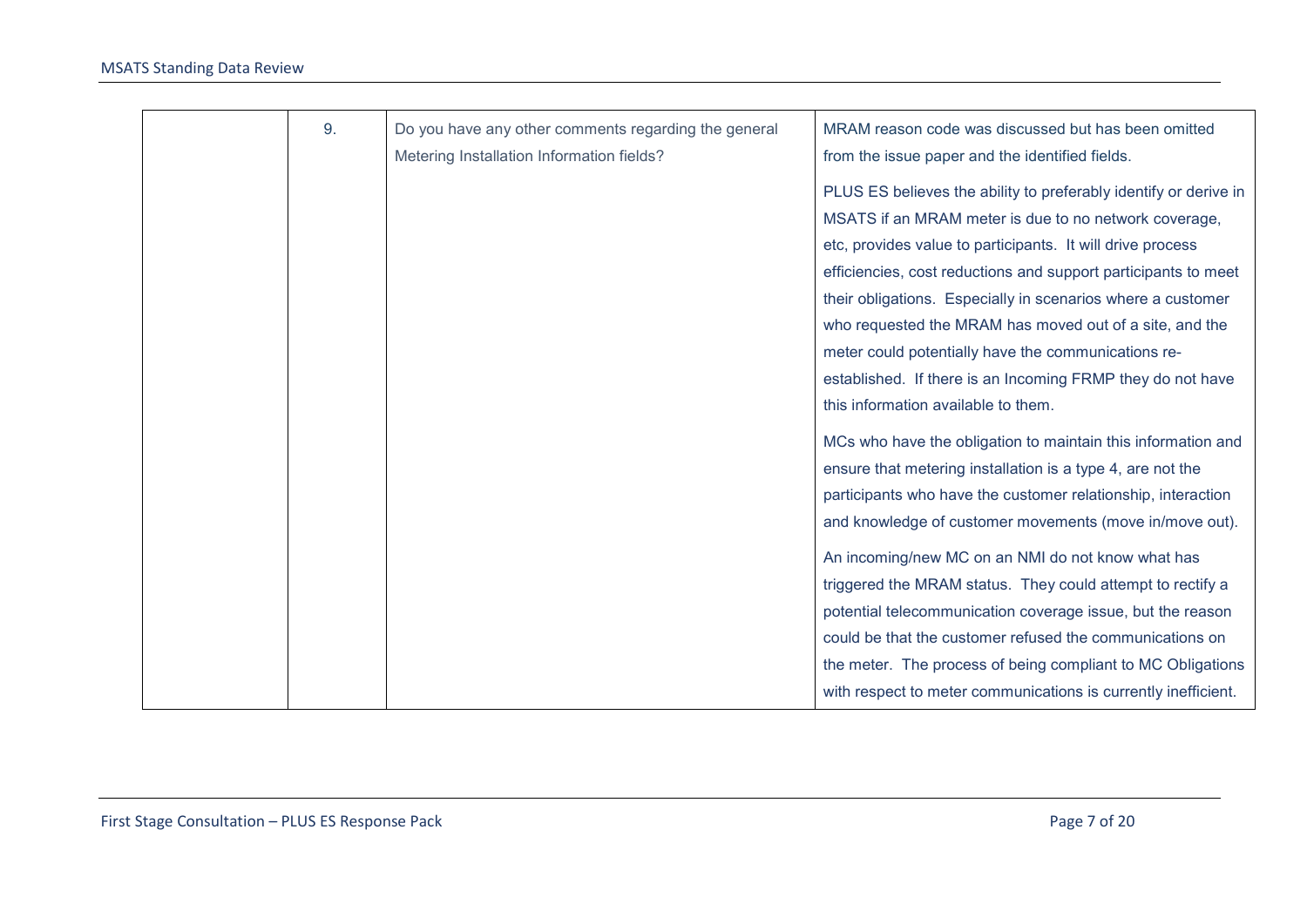| Metering<br>Installation<br>Transformer<br>Information | 10. | Do you agree to AEMO's proposal with regards to splitting<br>transformer information into CT and VT?                                                                    | PLUS ES suggests it would be valuable to have a flag that<br>identifies if a meter is associated with a CT and/or VT (or<br>neither). This would be beneficial in assisting market<br>participants with identifying how the site needs to be<br>managed. It would be easier to maintain/update with minimal<br>burden.                                                                                                                                                                                                                                                                                                                                                                                                                                        |
|--------------------------------------------------------|-----|-------------------------------------------------------------------------------------------------------------------------------------------------------------------------|---------------------------------------------------------------------------------------------------------------------------------------------------------------------------------------------------------------------------------------------------------------------------------------------------------------------------------------------------------------------------------------------------------------------------------------------------------------------------------------------------------------------------------------------------------------------------------------------------------------------------------------------------------------------------------------------------------------------------------------------------------------|
|                                                        | 11. | Do you agree to AEMO's proposal with regards to adding<br>new transformer information fields which includes: CT/VT<br>Accuracy Class, CT/VT Last Test Date?             | PLUS ES does not oppose these fields if value is delivered.<br>MC & MP must properly asset manage CT's and VT's<br>because of NER compliance. The details required for this are<br>complex and best kept within the MP & MC systems.<br>Reflecting a partial amount of this in MSATS would just be a<br>burden without benefit for the market.<br>If Last Test Date for CT and last test date for VT had to be<br>included, then this would need to be enumerated to identify if<br>the CT was associated with a sample plan or a timetabled<br>plan. This is because the LV CT's on a sample plan are<br>"tested" by the family.<br>The drawback of having these dates in MSATS is that it will<br>encourage discrimination by FRMP's selecting these sites. |
|                                                        | 12. | Do you agree with the validations proposed by AEMO for<br>the transformer information fields? If not, please provide<br>other types of validations that can be applied. | See comments above with respect to CT/VT                                                                                                                                                                                                                                                                                                                                                                                                                                                                                                                                                                                                                                                                                                                      |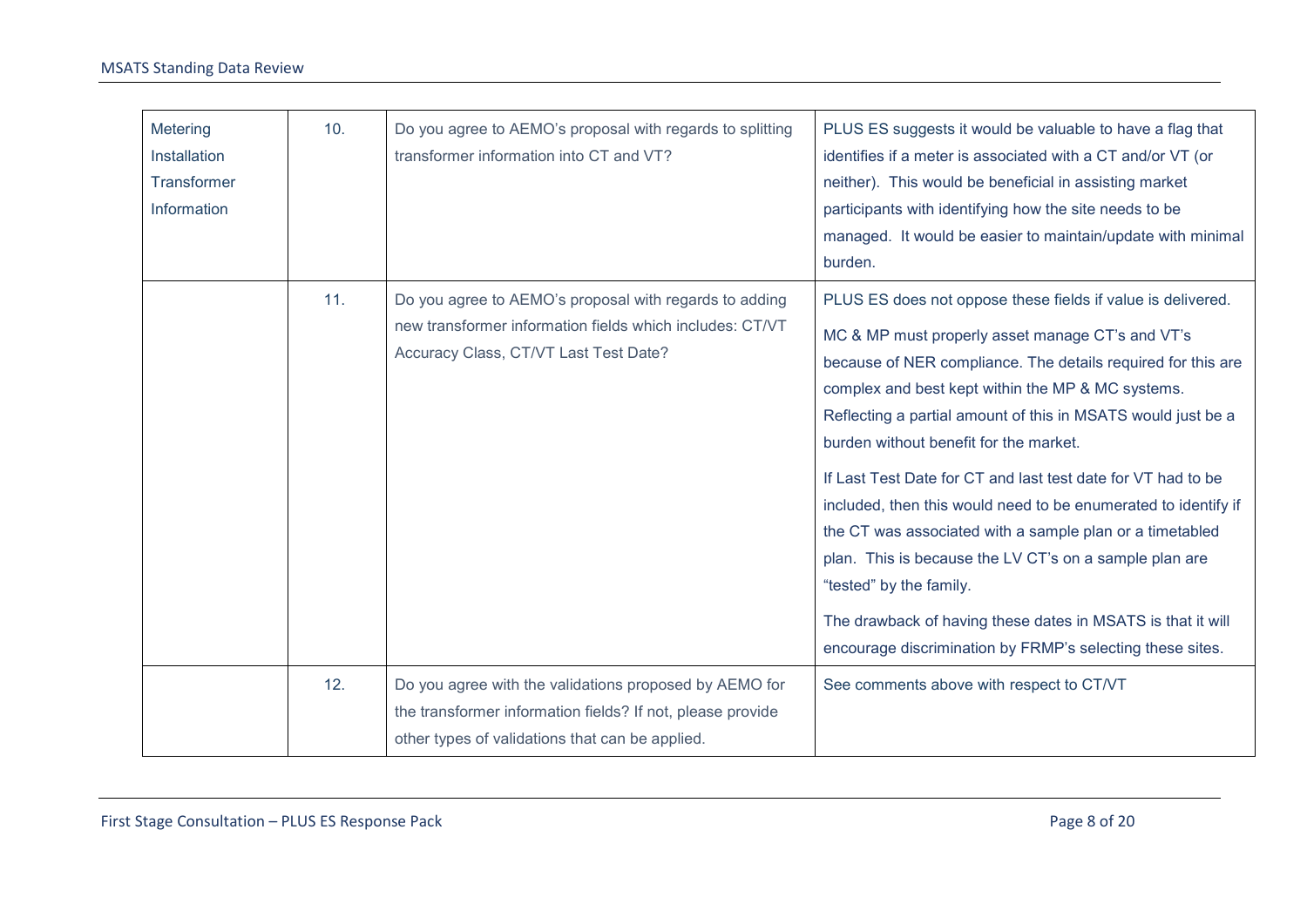|                                      | 13. | Do you agree to not to add CT/VT serial number fields, and<br>if you do not agree, can you propose solutions for adding<br>those fields in (i.e. new NMI devices table) and will adding<br>them provide more benefit than costs to your business and<br>customers | PLUS ES supports to not include the CT/VT serial number<br>fields in MSATS. It can only be reflected at a cost to PLUS<br>ES for little if any benefit.                                                                                                                                                  |
|--------------------------------------|-----|-------------------------------------------------------------------------------------------------------------------------------------------------------------------------------------------------------------------------------------------------------------------|----------------------------------------------------------------------------------------------------------------------------------------------------------------------------------------------------------------------------------------------------------------------------------------------------------|
| <b>Register Level</b><br>Information | 14. | Do you agree with amending the fields Controlled Load and<br>Time of Day to include enumerated list of values? If Yes,<br>what values can be in the enumerated list for the fields:<br><b>Controlled Load</b><br>Time of Day                                      | PLUS ES supports amending the fields and enumerating<br>them.<br>Controlled Load - Yes, No, External<br>Time Of Day - Interval, Peak, Shoulder, Off Peak,<br>Demand, Capacity, CL1, CL2, CL3, CLS*, Other<br>*CLS = Controlled Load Special. Network Tariff would advise<br>the type of Controlled Load. |
|                                      | 15. | Do you agree with AEMO's proposal to remove the<br>following fields?<br>Demand1<br>Demand <sub>2</sub><br><b>Network Additional Information</b>                                                                                                                   | PLUS ES supports the proposed removal of these fields.                                                                                                                                                                                                                                                   |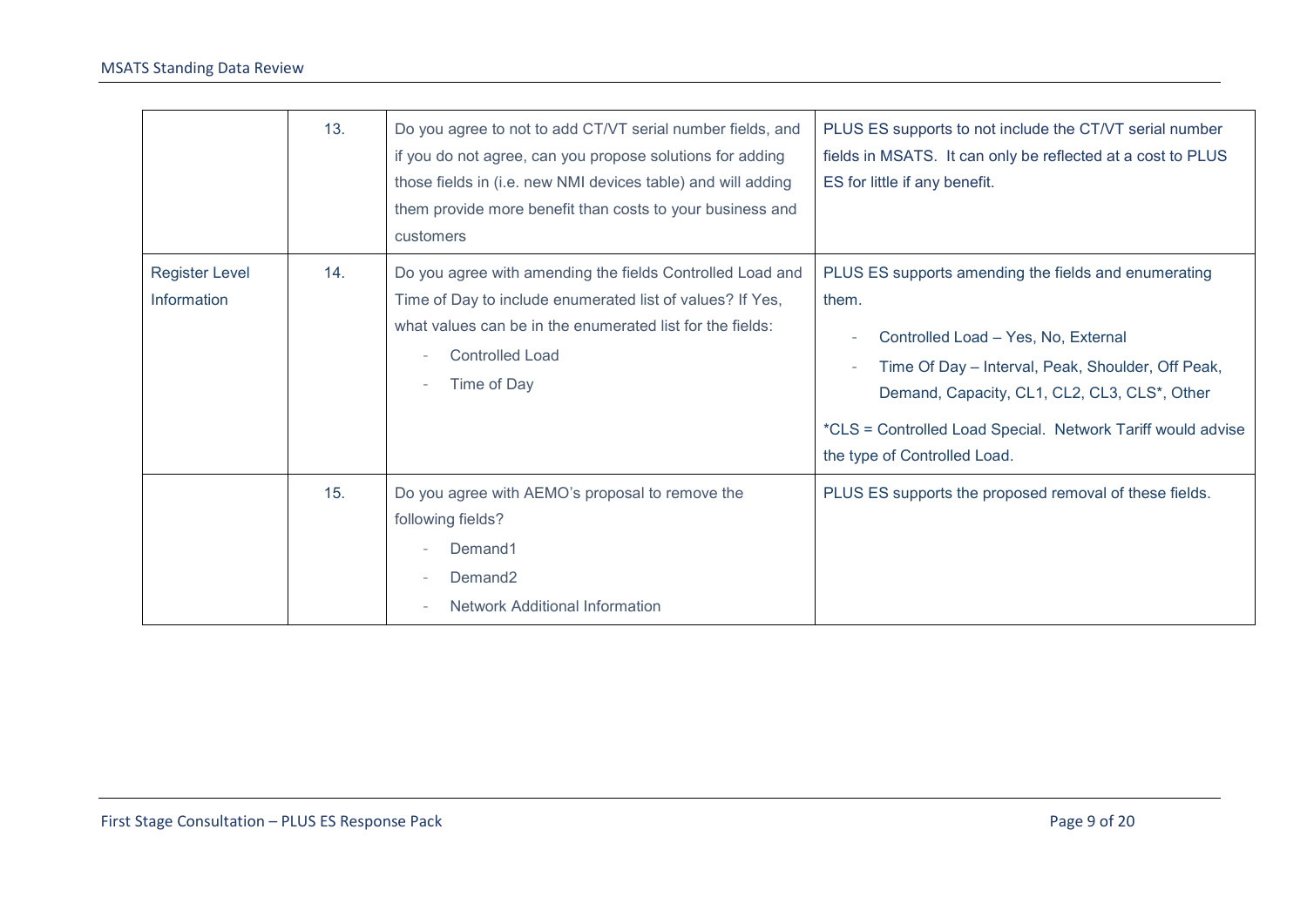| Connection and<br>Metering point<br><b>Details</b> | 16. | Do you agree with the proposal to include the Connection<br>Configuration field as described above? Why/why not?    | PLUS ES agrees with the objective of this field, however not<br>in the form that it is presented. It is suggested that the<br>enumeration could be simplified into a code with a description<br>and reducing some of the details that could be difficult to<br>ascertain.<br>PLUS ES proposes the following enumeration, believing it<br>would achieve most of the benefits of the AEMO proposed<br>fields whilst minimising its complexity and cost of<br>maintenance:<br>Low Voltage Direct Connected<br>Low Voltage CT Connected<br>High Voltage CT & VT Connected<br>The 'number of phases' is excluded, as it is difficult to<br>ascertain accurately in some direct connected cases, where<br>there may be some nuances that are difficult to enumerate.<br>i.e. a two-phase supply fed from a three-phase network - |
|----------------------------------------------------|-----|---------------------------------------------------------------------------------------------------------------------|----------------------------------------------------------------------------------------------------------------------------------------------------------------------------------------------------------------------------------------------------------------------------------------------------------------------------------------------------------------------------------------------------------------------------------------------------------------------------------------------------------------------------------------------------------------------------------------------------------------------------------------------------------------------------------------------------------------------------------------------------------------------------------------------------------------------------|
|                                                    |     |                                                                                                                     | metering achieved with two single phase meters.                                                                                                                                                                                                                                                                                                                                                                                                                                                                                                                                                                                                                                                                                                                                                                            |
|                                                    | 17. | Are there any connection configurations that could not be<br>contained in the above Connection Configuration field? | PLUS ES has no comment.                                                                                                                                                                                                                                                                                                                                                                                                                                                                                                                                                                                                                                                                                                                                                                                                    |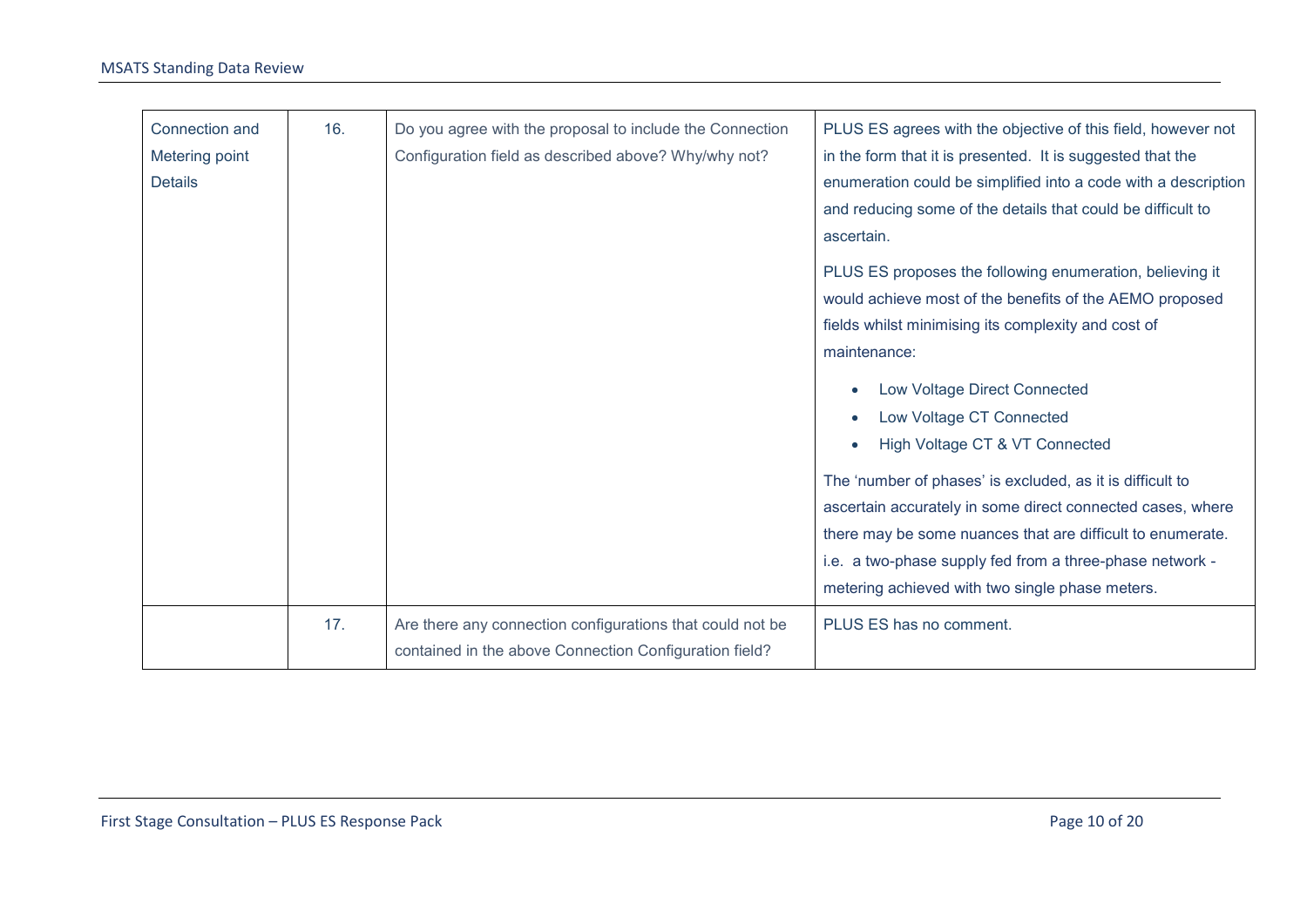| <b>Shared Isolation</b><br>Points Flag Field | 18. | Are the values sufficient? What additional information<br>should be provided, and how could it be validated? | Single point of isolation / Shared fuse is a historical issue<br>which now is being addressed following deregulation. There<br>are process driven and cost efficiencies to be gained if a NMI<br>with a shared isolation point is identified.                                                                                                                                                                                                                                                                                                                                       |
|----------------------------------------------|-----|--------------------------------------------------------------------------------------------------------------|-------------------------------------------------------------------------------------------------------------------------------------------------------------------------------------------------------------------------------------------------------------------------------------------------------------------------------------------------------------------------------------------------------------------------------------------------------------------------------------------------------------------------------------------------------------------------------------|
|                                              |     |                                                                                                              | LNSPs are the best positioned to update the information<br>against the NMI and more comprehensively against all the<br>NMIs of a site with shared fuses as they are the common<br>participant. An MPB/MC may not be the participant for all the<br>NMIs.                                                                                                                                                                                                                                                                                                                            |
|                                              | 19. | Should "Unknown" be able to be changed into "Yes" / "No"?                                                    | PLUS ES suggests the ability to update Unknown to Yes/No<br>should be available, including the ability to amend the Yes to<br>a No and vice versa.<br>However further requirements of these fields have a<br>dependency on the MC Planned Outage determination. This<br>has been delayed until 21 May 2020.<br>Given that the submissions on the draft report are due on the<br>22 May 2020, PLUS ES recommends that AEMO considers<br>an extension to this date to allow participants to review the<br>final rule and incorporate feedback as applicable into their<br>submission. |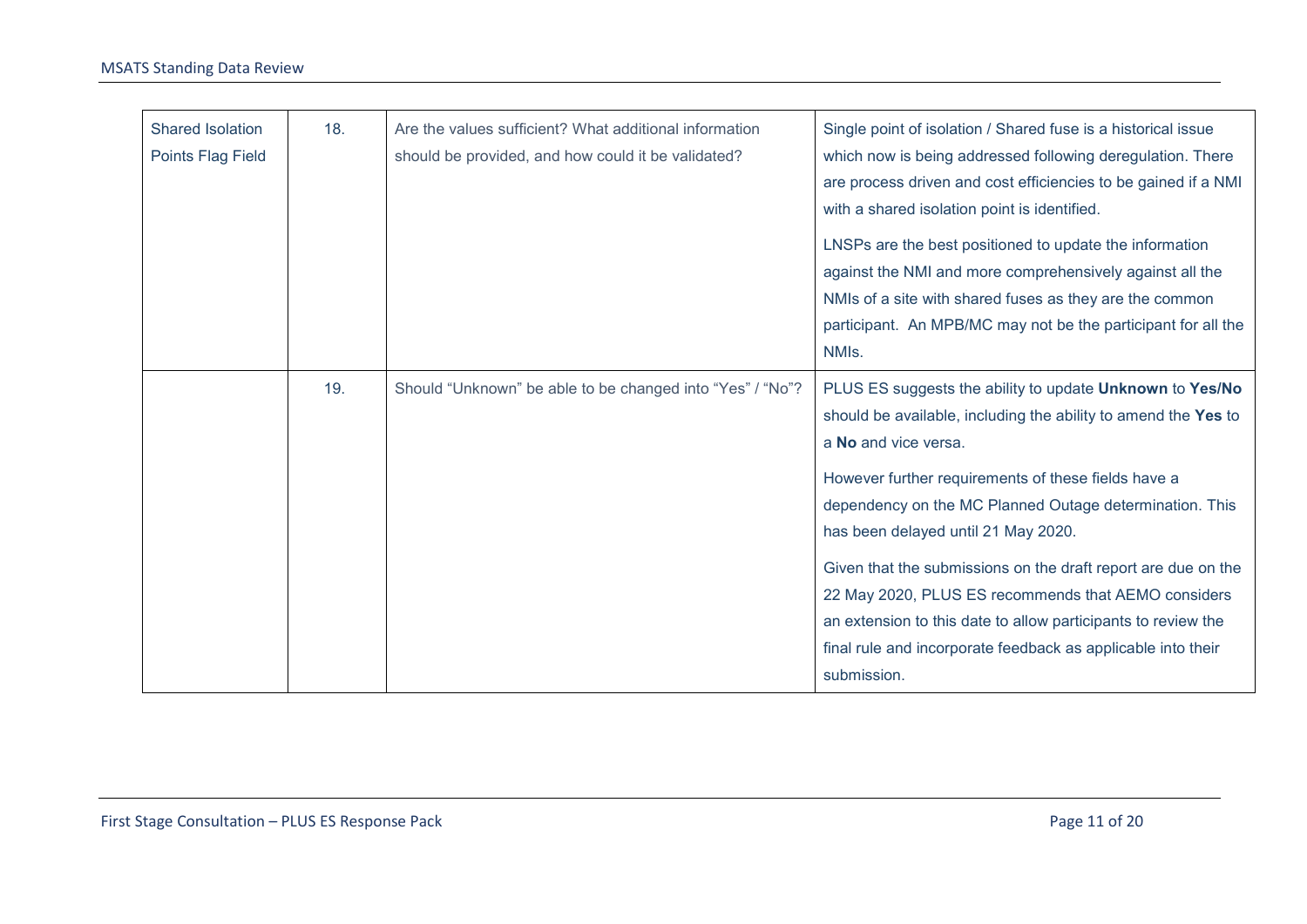| Metering<br>Installation<br>Location<br>Information | 20. | Do you support the deletion of Additional Site Information?                                                                                                                         | PLUS ES supports the deletion of the Additional Site<br>Information.                                                                                                                                                                                                                                                                                                                                                                                                                                 |
|-----------------------------------------------------|-----|-------------------------------------------------------------------------------------------------------------------------------------------------------------------------------------|------------------------------------------------------------------------------------------------------------------------------------------------------------------------------------------------------------------------------------------------------------------------------------------------------------------------------------------------------------------------------------------------------------------------------------------------------------------------------------------------------|
|                                                     | 21. | Are there any pieces of information that would be useful to<br>explicitly flag for inclusion in the Meter Location field?<br>(these can be included in the definition of the field) | PLUS ES assumes that Meter Location field referenced is<br>the Location field in Standing Data for MSATS doc.<br>It is when meters are hidden from view or not located where<br>you would expect them to be that the information proves<br>valuable; such as in an outbuilding: barn, shed, dairy building<br>or near the dam of the property or in the basement of a<br>building.                                                                                                                   |
|                                                     | 22. | Does your organisation support the mandatory provision of<br>GPS coordinates for all rural sites?                                                                                   | PLUS ES supports the provision of GPS co-ordinates for<br>rural areas, however question the benefit of mandatory.<br>There is always the question of a cost benefit analysis if they<br>were mandatory.<br>PLUS ES supports and recommends the process to obtain<br>GPS co-ordinates when at the site is best endeavours but a<br>Required field in MSATS. Provide the co-ordinates when<br>you have obtained them. Otherwise making the field<br>mandatory may deliver inaccurate or false records. |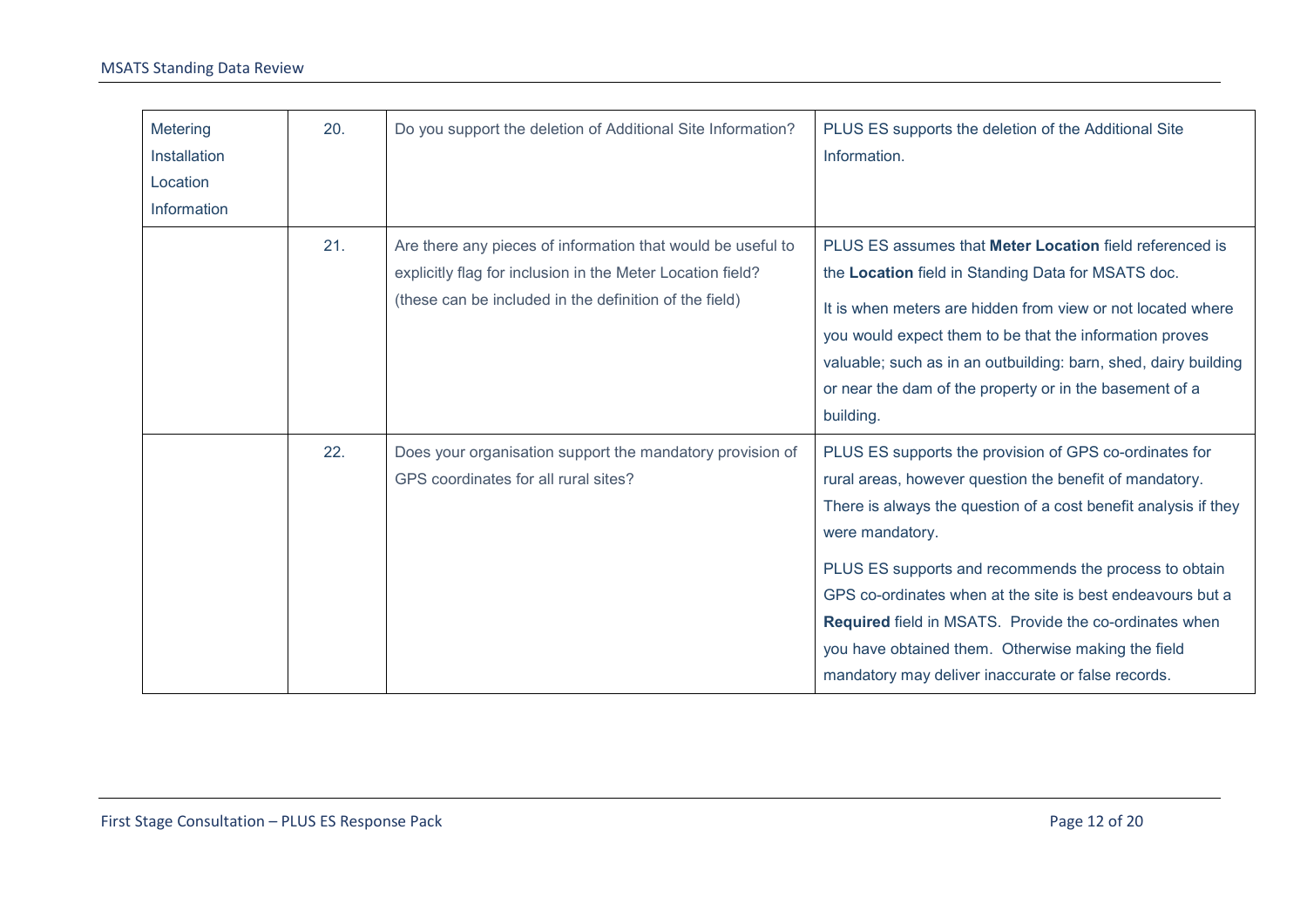| 23. | If the provision of GPS coordinates for all rural NMIs were<br>made mandatory, does your organisation support the use of<br>"Designated regional area postcodes" to define "rural"? If<br>not, what alternative would your organisation prefer? | Postcodes cannot be used to determine whether a site is<br>rural, and most post codes will contain both rural and non-<br>rural zoning. Using this post code would require a country<br>town to include GPS coordinates which is not the intent.<br>The definition of rural areas is generally determined by state<br>or council zoning.<br>Hence, PLUS ES recommends the process to obtain GPS<br>co-ordinates when at the site is best endeavours but a<br><b>Required field in MSATS.</b> |
|-----|-------------------------------------------------------------------------------------------------------------------------------------------------------------------------------------------------------------------------------------------------|----------------------------------------------------------------------------------------------------------------------------------------------------------------------------------------------------------------------------------------------------------------------------------------------------------------------------------------------------------------------------------------------------------------------------------------------------------------------------------------------|
| 24. | Does your organisation support the mandatory provision of<br>GPS coordinates for any sites with an MRIM meter?                                                                                                                                  | PLUS ES recommends a cost benefit analysis as the MRIM<br>is a declining metering population for NECF states. Does<br>MRIM include VIC AMI meters?<br>We also seek clarity why the requirement is only MRIM and<br>does not include MRAM meters.                                                                                                                                                                                                                                             |
| 25. | Does your organisation support the mandatory provision of<br>GPS coordinates for any new installations?                                                                                                                                         | PLUS ES supports the Required provision of GPS co-<br>ordinates for any new metering installation, to cater for the<br>scenario when the GPS co-ordinates cannot be captured.                                                                                                                                                                                                                                                                                                                |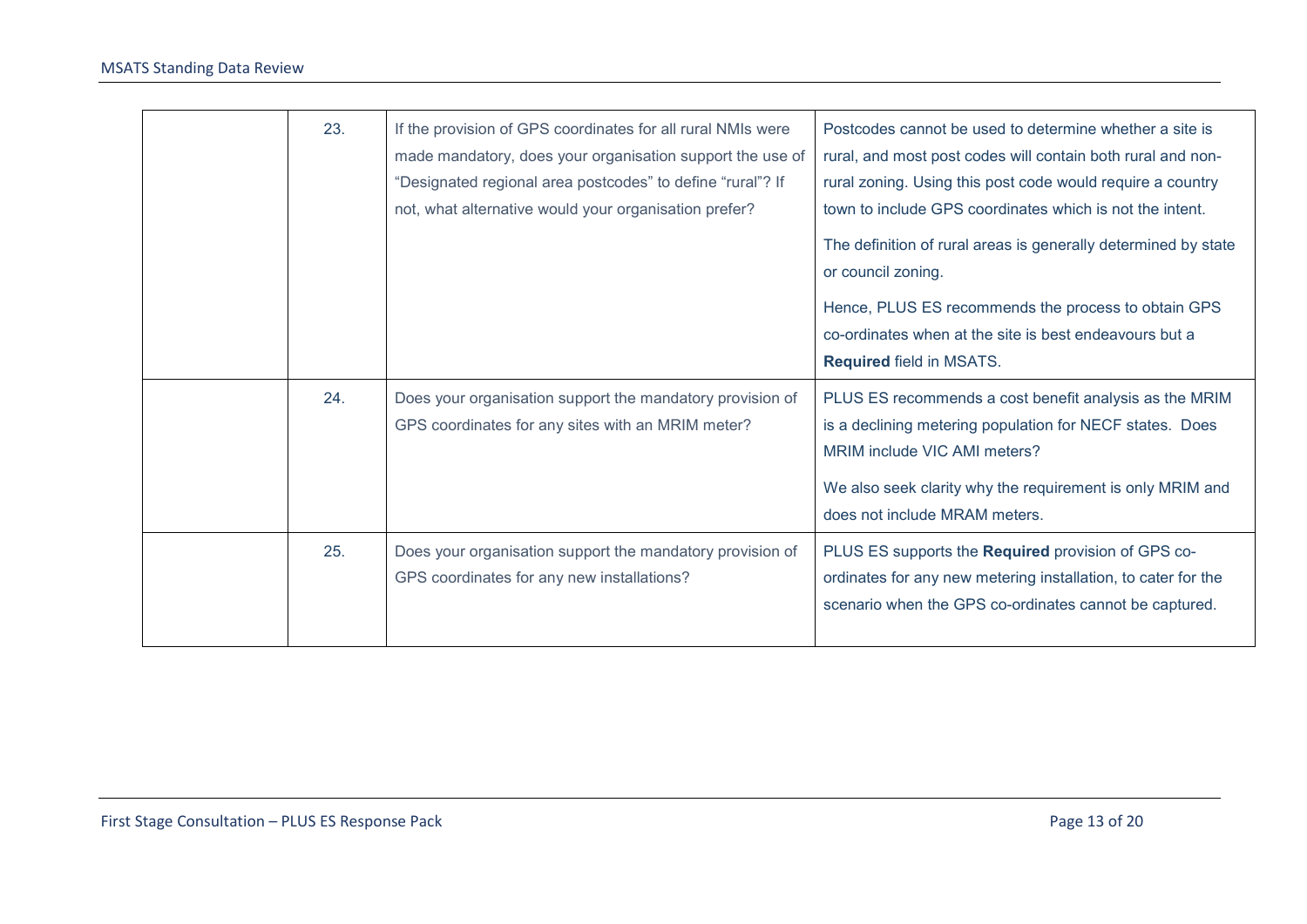| 26. | Does your organisation believe that the provision of this<br>information should be made mandatory for any other<br>scenarios?                                                                                                                                                                                                                                                                     | PLUS ES believes that making the field mandatory for any<br>scenario will be a costly proposition. What happens if the<br>network coverage prevents the information being captured or<br>there is a requirement to procure technology not reliant on<br>network coverage? For that purpose PLUS ES recommends<br>the fields to be Required. |
|-----|---------------------------------------------------------------------------------------------------------------------------------------------------------------------------------------------------------------------------------------------------------------------------------------------------------------------------------------------------------------------------------------------------|---------------------------------------------------------------------------------------------------------------------------------------------------------------------------------------------------------------------------------------------------------------------------------------------------------------------------------------------|
| 27. | Does your organisation believe that the provision of this<br>information should be made required for any other<br>scenarios?                                                                                                                                                                                                                                                                      | PLUS ES believes that the requirement to capture GPS co-<br>ordinates should be the same irrespective of the type or the<br>location of the meter.<br>The procedure should encourage best endeavours to capture<br>GPS co-ordinates, but the field population should be<br>Required.                                                        |
| 28. | Bearing in mind that GPS coordinates to four decimal<br>places allow identification to the nearest 10 metres, that<br>GPS coordinates to five decimal places allows identification<br>to the nearest metre, and that GPS coordinates to six<br>decimal places allows identification to the nearest 10<br>centimetres, if the field is added should it be to four, five, or<br>six decimal places? | PLUS ES supports the 5 decimal places (identification to the<br>nearest 1 m). Anything greater than 5 decimal places would<br>be redundant and anything less may not deliver the benefits.                                                                                                                                                  |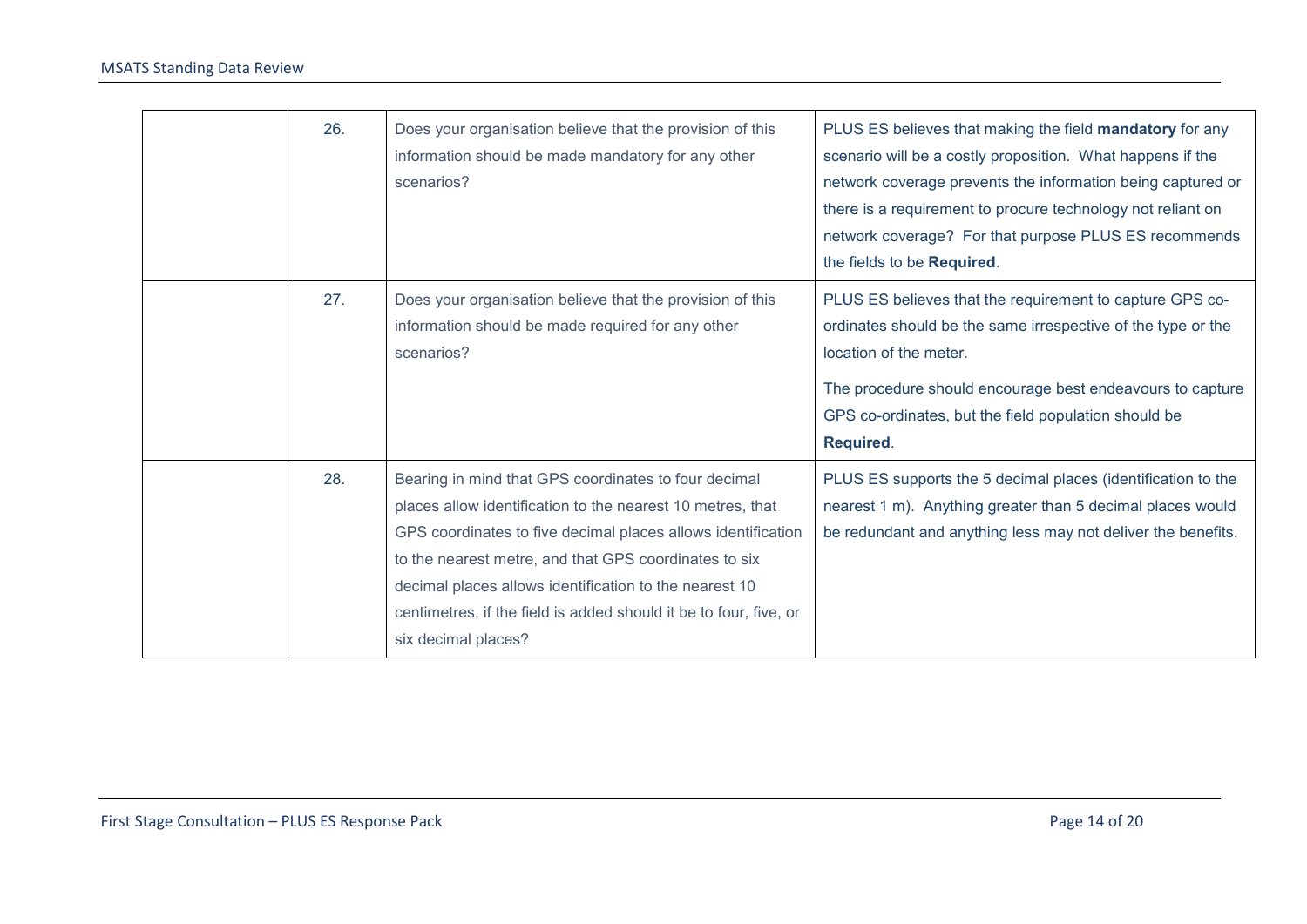| Meter Read and                                | 29. | Do you agree with AEMO's proposal to amend or remove                                                                                                                                        | PLUS ES supports both proposals:                                                                                                       |
|-----------------------------------------------|-----|---------------------------------------------------------------------------------------------------------------------------------------------------------------------------------------------|----------------------------------------------------------------------------------------------------------------------------------------|
| Estimation<br>Information                     |     | the meter read and estimation information as per the<br>proposal above, if not please specify which ones you do not<br>agree with and why?                                                  | making the NSRD a required field; only for manually<br>read meters and<br>removing the estimation fields.                              |
| Meter<br><b>Communications</b><br>Information | 30. | Do you agree with AEMO's proposal to remove the meter<br>communications information fields as per the proposal<br>above, if not please specify which ones you do not agree<br>with and why? | PLUS ES supports the removal of the communications fields,<br>they are no longer relevant to the market where dynamic IPs<br>are used. |

#### 1.2 NMI details

| <b>Information</b>                 | Question | Question                                                                                                                                                                                                                                                                 | <b>Participant Comments</b>                                                            |
|------------------------------------|----------|--------------------------------------------------------------------------------------------------------------------------------------------------------------------------------------------------------------------------------------------------------------------------|----------------------------------------------------------------------------------------|
| Category                           | No.      |                                                                                                                                                                                                                                                                          |                                                                                        |
| <b>Address</b><br><b>Structure</b> | 31.      | Do you agree with the proposal to remove unstructured<br>address fields, following a period for data holders to clean<br>their existing data?                                                                                                                            | PLUS ES supports the proposal for the removal of<br>Unstructured Address fields.       |
|                                    | 32.      | Are there any reasons to keep the Unstructured Address<br>fields, given that additional locational information (e.g. "pump"<br>by the dam") can be provided in other fields, e.g. Location<br>Descriptor where we have proposed to lengthen the<br>characters available? | PLUS ES has not identified any reasons to maintain the<br>Unstructured Address fields. |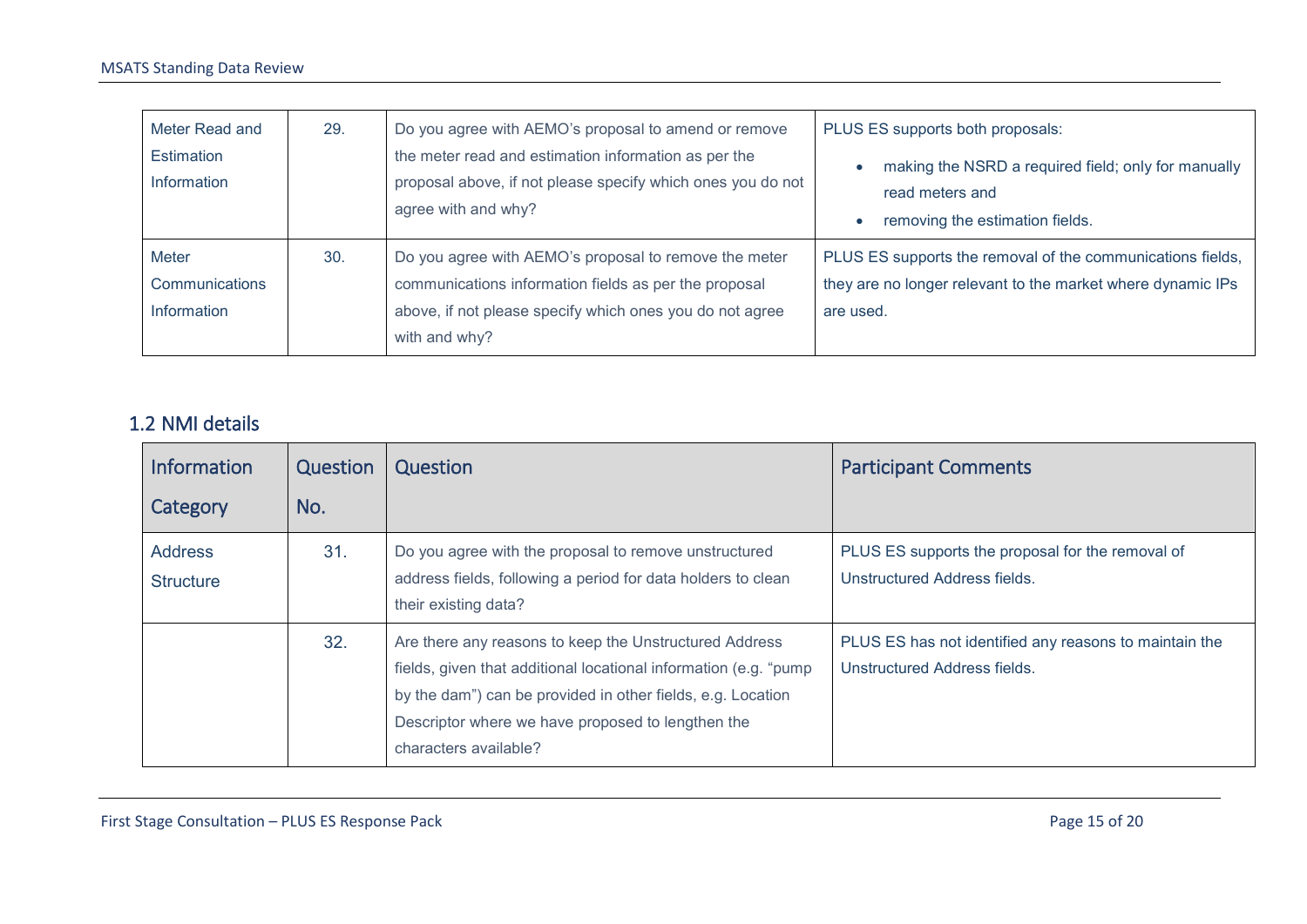|                     | 33. | Do you agree with the proposal to add G-NAF PID to MSATS<br>if the data were populated by AEMO on the basis of structured<br>address (as is currently done for DPIDs) and thereafter by<br>LNSPs? | PLUS ES supports that the G-NAF PID is added to<br>MSATS, however, we do not believe this information alone<br>will eliminate the challenges of locating/identifying a site.<br>One of its limitations is that G-NAF supports the delivery<br>address and not the site address.<br>A combination of GPS co-ordinates, Structured Address<br>fields and the G-NAF PID will ultimately provide the most<br>complete location information. |
|---------------------|-----|---------------------------------------------------------------------------------------------------------------------------------------------------------------------------------------------------|-----------------------------------------------------------------------------------------------------------------------------------------------------------------------------------------------------------------------------------------------------------------------------------------------------------------------------------------------------------------------------------------------------------------------------------------|
|                     | 34. | Do you agree with the proposal to add G-NAF PID to MSATS<br>if the data were populated entirely by LNSPs?                                                                                         | PLUS ES has not comment.                                                                                                                                                                                                                                                                                                                                                                                                                |
|                     | 35. | If AEMO were to add the G-NAF PID field (which would<br>uniquely identify a physical address), do participants believe<br>there is use in keeping the DPID field?                                 | PLUS ES understands that there is a % of locations that<br>the G-NAF PID will not identify. DPID should be<br>maintained if it provides value to participants. This field<br>should be Required. Provide if you have the information.                                                                                                                                                                                                   |
|                     | 36. | Would your organisation support adding Section Number and<br>DP Number if G-NAF PID were also to be added?                                                                                        | PLUS ES recommends the field to be Required                                                                                                                                                                                                                                                                                                                                                                                             |
|                     | 37. | Would your organisation support adding Section Number and<br>DP Number if G-NAF PID were not to be added?                                                                                         | PLUS ES recommends the field to be Required                                                                                                                                                                                                                                                                                                                                                                                             |
| <b>Feeder Class</b> | 38. | Do you agree with the proposal to make Feeder Class<br>required for the jurisdiction of Queensland?                                                                                               | PLUS ES has not comment.                                                                                                                                                                                                                                                                                                                                                                                                                |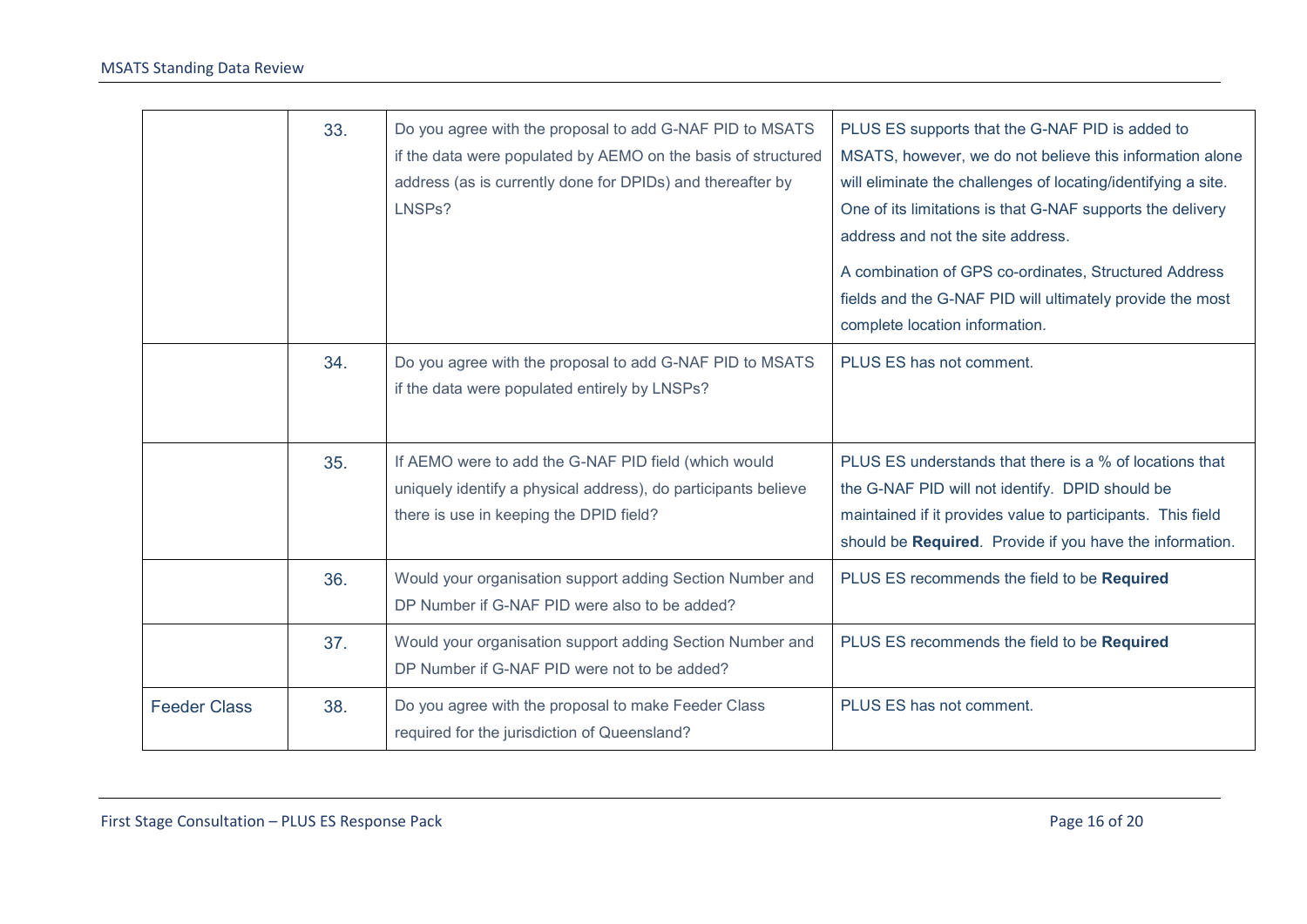| <b>I</b> ransmission | 39. | Do you agree with the proposal to introduce TNI2? | PLUS ES agrees with the proposal to introduce TNI2 -     |
|----------------------|-----|---------------------------------------------------|----------------------------------------------------------|
| Node Identifier2     |     |                                                   | given the limited volumes it could remain in MSATS only. |

#### 1.3 NER Schedule 7.1

| <b>Information</b>                                                                       | Question | Question                                                                                                                                                                     | <b>Participant Comments</b>                                                                                          |
|------------------------------------------------------------------------------------------|----------|------------------------------------------------------------------------------------------------------------------------------------------------------------------------------|----------------------------------------------------------------------------------------------------------------------|
| Category                                                                                 | No.      |                                                                                                                                                                              |                                                                                                                      |
| <b>NER Schedule</b><br>7.1 Rule Change                                                   | 40.      | Do you see any benefit in Schedule 7.1 remaining as-is? If so,<br>please detail the benefit.                                                                                 | PLUS ES does not see any benefit in retaining Schedule<br>7.1 as is.                                                 |
|                                                                                          | 41.      | Do you support AEMO's proposal? If you do not, please detail<br>why.                                                                                                         | PLUS ES supports AEMO's proposal.                                                                                    |
| <b>Fields</b><br>referenced in the<br>NER that are not<br>implemented in<br><b>MSATS</b> | 42.      | Do you see any benefit in adding the aforementioned fields to<br>MSATS? If so, in which table would you propose they be<br>added and how can the quality of data be ensured? | PLUS ES hasn't identified any potential business/market<br>efficiencies driven by these fields being added to MSATS. |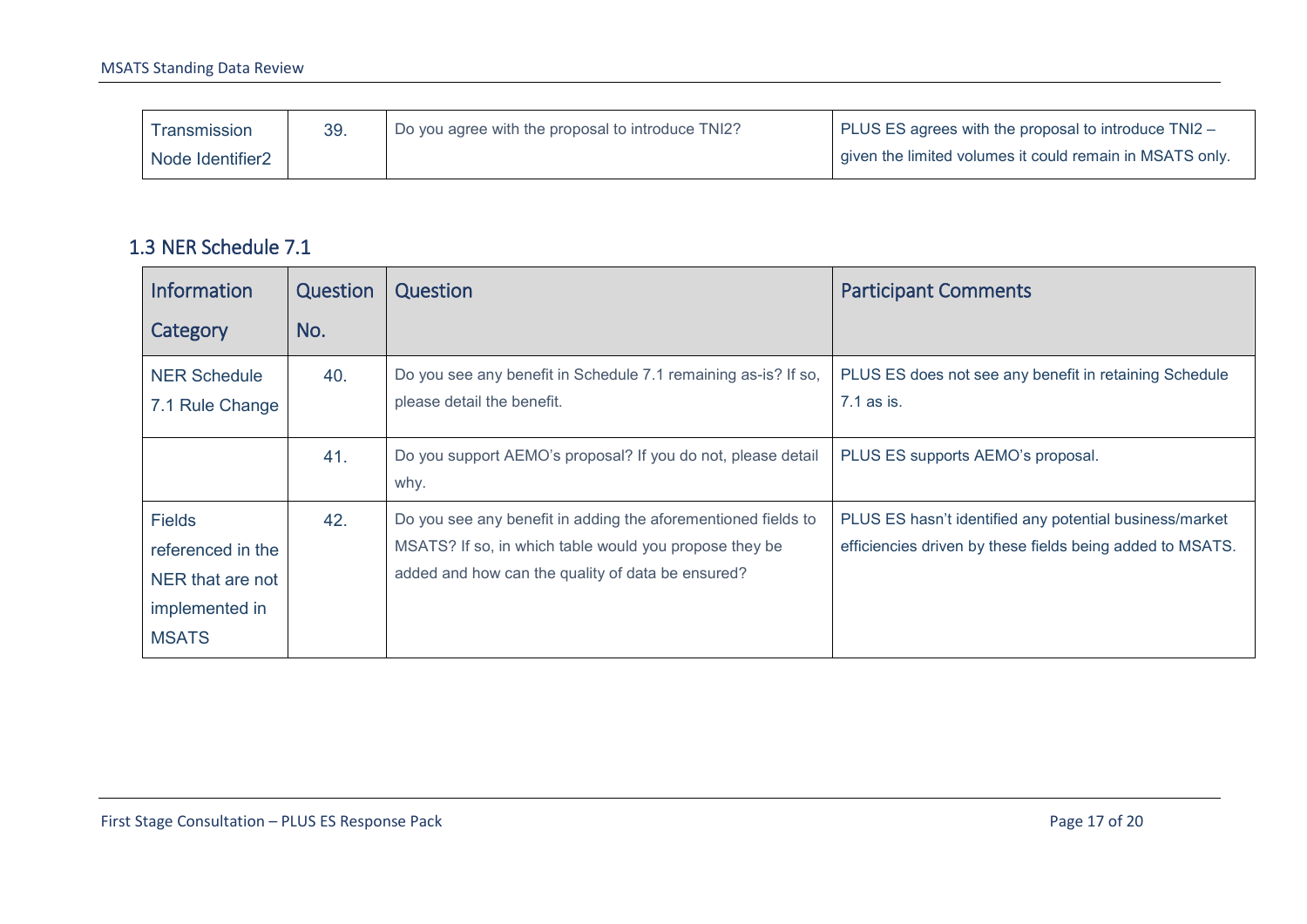## **2. Proposed Changes in Standing Data for MSATS Guideline**

<span id="page-17-0"></span>

| <b>Section No/Field Name</b> | <b>Participant Comments</b>                                                                                                                                                                |
|------------------------------|--------------------------------------------------------------------------------------------------------------------------------------------------------------------------------------------|
| General                      | PLUS ES understood the discussion was to eliminate the optional fields in MSATS.                                                                                                           |
|                              | Hence, it recommends that the fields should be amended to 'Required'. i.e. Measurement Type<br>should be 'Required' with a note in the description field "NOT USED for Type 6&7 Transfers. |
|                              |                                                                                                                                                                                            |
| Read Type Code               | PLUS ES recommends that this field should be made Mandatory. Participants will know this<br>information.                                                                                   |
|                              | The Bulk Upload Tool should be considered for initial bulk population of fields.                                                                                                           |
| Shared Fuse v45              | PLUS ES notes that the value of Unknown has been discussed in the issue paper. But has been<br>missed from the 'Standing Data for MSATS' document.                                         |
|                              | PLUS ES suggests for the description field to be reworded:                                                                                                                                 |
|                              | A flag to indicate whether the metering installation has a shared fuse, where:                                                                                                             |
|                              | $Y'$ = shared fuse is present.<br>$\bullet$                                                                                                                                                |
|                              | $'N'$ = shared fuse is not present and<br>$\bullet$                                                                                                                                        |
|                              | 'Unknown' = not known                                                                                                                                                                      |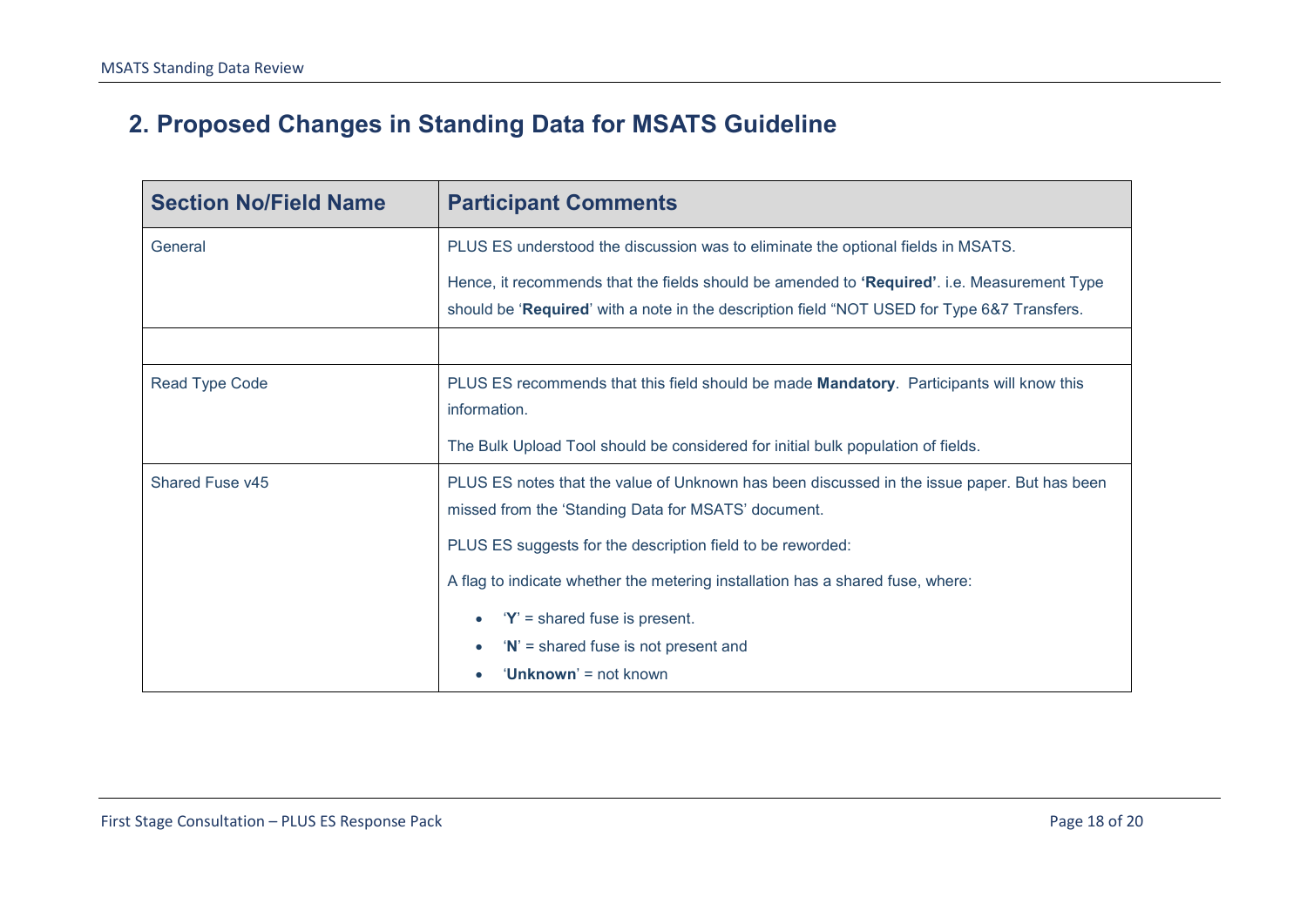| Shared Fuse v51                     | This field has been indicated to be updated in v45. PLUS ES suggests that this version is then not<br>changed marked in v51 doc, similarly aligned with the approach taken with the field Read Type<br>Code field. |
|-------------------------------------|--------------------------------------------------------------------------------------------------------------------------------------------------------------------------------------------------------------------|
| <b>GPS Co-ordinates</b>             | See comments to questions in issue paper.                                                                                                                                                                          |
| Hazard                              | PLUS ES suggests this should be a Required field - instead of optional                                                                                                                                             |
| Location                            | PLUS ES suggests this should be a Required field – instead of optional.                                                                                                                                            |
| MeterMalfunctionExemptionNumber     | PLUS ES supports the inclusion of this field in MSATS as it will drive process efficiencies and<br>delivers visibility to all affected participants.                                                               |
|                                     | The MC has the obligation to raise a Meter Exemption – AEMO provides the exemption number.<br>For this reason PLUS ES recommends that the party to provide the value in MSATS efficiently<br>would be AEMO.        |
|                                     | Furthermore consideration needs to be provided to the removal of this information when the meter<br>malfunction has been rectified.                                                                                |
| MeterMalfunctionExemptionExpiryDate | PLUS ES supports the inclusion of this field in MSATS as it will drive process efficiencies and<br>delivers visibility to all affected participants.                                                               |
|                                     | The MC has the obligation to raise a Meter Exemption - AEMO provides the exemption expiry<br>date. For this reason PLUS ES recommends that the party to provide the value in MSATS<br>efficiently would be AEMO.   |
|                                     | Furthermore consideration needs to be provided to the removal of this information when the meter<br>malfunction has been rectified.                                                                                |